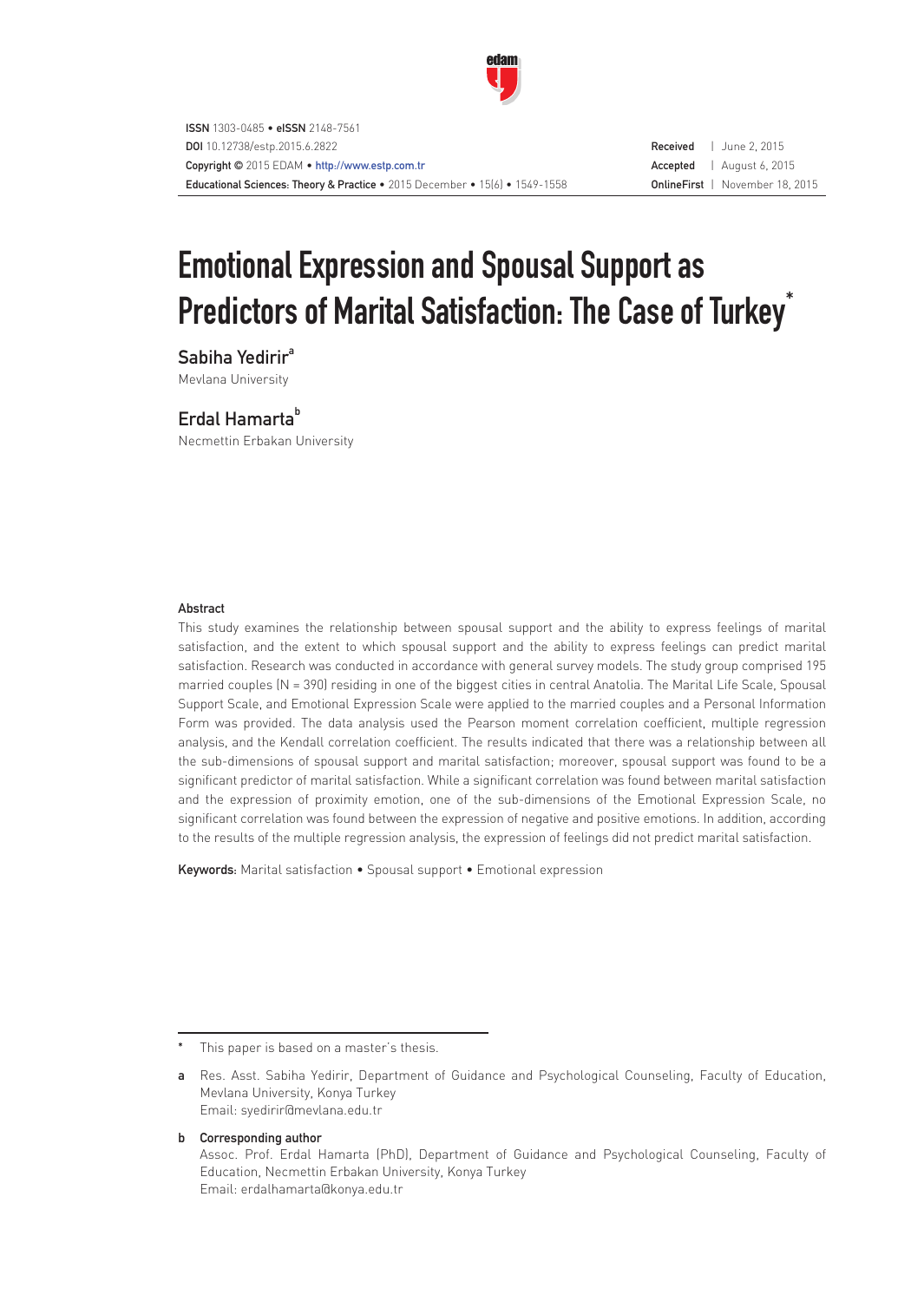Many people take the first step toward marriage with the expectation of happiness. Marital satisfaction appears to be a concept that seeks to represent the happiness perceived by individuals concerning their marital relationship. It is important to expand research on this concept in terms of determining what affects the quality of marital relationships. Marital satisfaction is defined as "the perception of an individual with regard to the level to which his/her needs in marriage relationship are accommodated" (Tezer, 1986). A marriage of good quality and subsequent martial satisfaction may indicate that the individual in question has a strong marriage (Kirby, 2005). In addition, a high level of marital satisfaction and spousal attachment are considered as important indicators of long-term relationships (DeMoss, 2004), and these are also important variables that affect the general well-being of individuals (Larson & Holman, 1994). In addition, it can be said that marital satisfaction is a crucial variable related to concepts such as empathy (Tutarel, Kışlak, & Çabukça, 2002), emotional intelligence (Cingisiz, 2010), the values of spouses (Hamarta, Deniz, Dilmaç, & Arslan, 2015), couple burnout (Çapri & Gökçakan, 2013), retirement satisfaction (Bozoğlan, 2015), and psychological well-being (Yeşiltepe & Çelik, 2014), as well as to fields such as couple relations, interpersonal relationships, and health.

Many variables that affect marital satisfaction were considered. It is a common opinion that spousal support affects the marital relationship. Many adults perceive marriage as a source of privileged support and emotional intimacy (Levinger & Huston, 1990; Weiss & Halford, 1996). Moreover, supportive actions are considered important for preventing the start of a set of cognitive and emotional events that would make relationships forced or cause disruptions and conflicts in relationships (Lawrence et al., 2008). According to Rugel (1997), lack of support is the basis for many problematic marriages, whereas supportive behavior prevents the increase of marital conflicts. Cutrona (1996a) states that perceived spousal support in stressful situations prevents emotional withdrawals, which cause harm to marriages, and that it increases people's belief that they are not alone and that they can easily overcome the situation in question. Because of the importance of spouses' perception of support in stressful situations, some research has been conducted on patient support provided by his/ her spouse, and on the patient's perception of the support he/she received, namely, how and to what extent it affected the patient. Research conducted regarding breast cancer patients in Korea found perceived spousal support and stress management, health responsibility, interpersonal relations, spiritual growth, and nutrition (Kim & Park, 2014). Boeding et al.'s (2014) research revealed that higher levels of perceived partner support for women with breast cancer resulted in higher levels of marital satisfaction for their husbands. Low levels of stress management in couples are considered to be an important predictor of divorce (Bodenmann, 2005; Bodenmann & Cina, 2006). Spouses primarily turn to each other in stressful situations (Dakof & Taylor, 1990) and they regard their spouse as supporter in all kinds of situations, initially as emotional support transferring empathy and interest (Beach, Martin, Blum, & Roman, 1993) because the support that married individuals obtain from their social network does not equal the support they obtain from their spouses (Coyne & DeLongis, 1986). According to Cutrona (1996b), four aspects of spousal support are considered useful for increasing marital satisfaction and for the continuation of a marriage. Firstly, spousal support helps prevent emotional withdrawal and depression in stressful situations. In their research on the predictive effect of marital satisfaction on subsequent depressive symptoms, Miller et al. (2013) concluded that low levels of perceived partner support causes depression. Khan and Aftah (2013) also studied the mediating role of perceived social support between marital satisfaction and depression, and concluded that perceived social support is an important variable, which predicts marital satisfaction and depression. Secondly, spousal support prevents disputes from turning into destructive behavior and prevents increase of conflicts. Thirdly, supportive communication strengthens emotional ties between spouses, and fourthly, it leads to a positive marital experience.

that there is a positive relationship between

The communication between spouses is another variable related to marital satisfaction. Weak communication between spouses causes a series of problems and may decrease marital satisfaction (Gur-Aryeh, 2010). According to Bischoff (2008), constructivist communication is a key component of satisfaction and adjustment in relationships. Emotional expression is also a kind of communication. Emotional expression is defined by Rauer and Volling (2005) as verbal and nonverbal manners of expression that an individual displays in situations that are focused on emotions. Gur-Aryeh (2010), however, defined it as verbal and non-verbal expressions of emotions.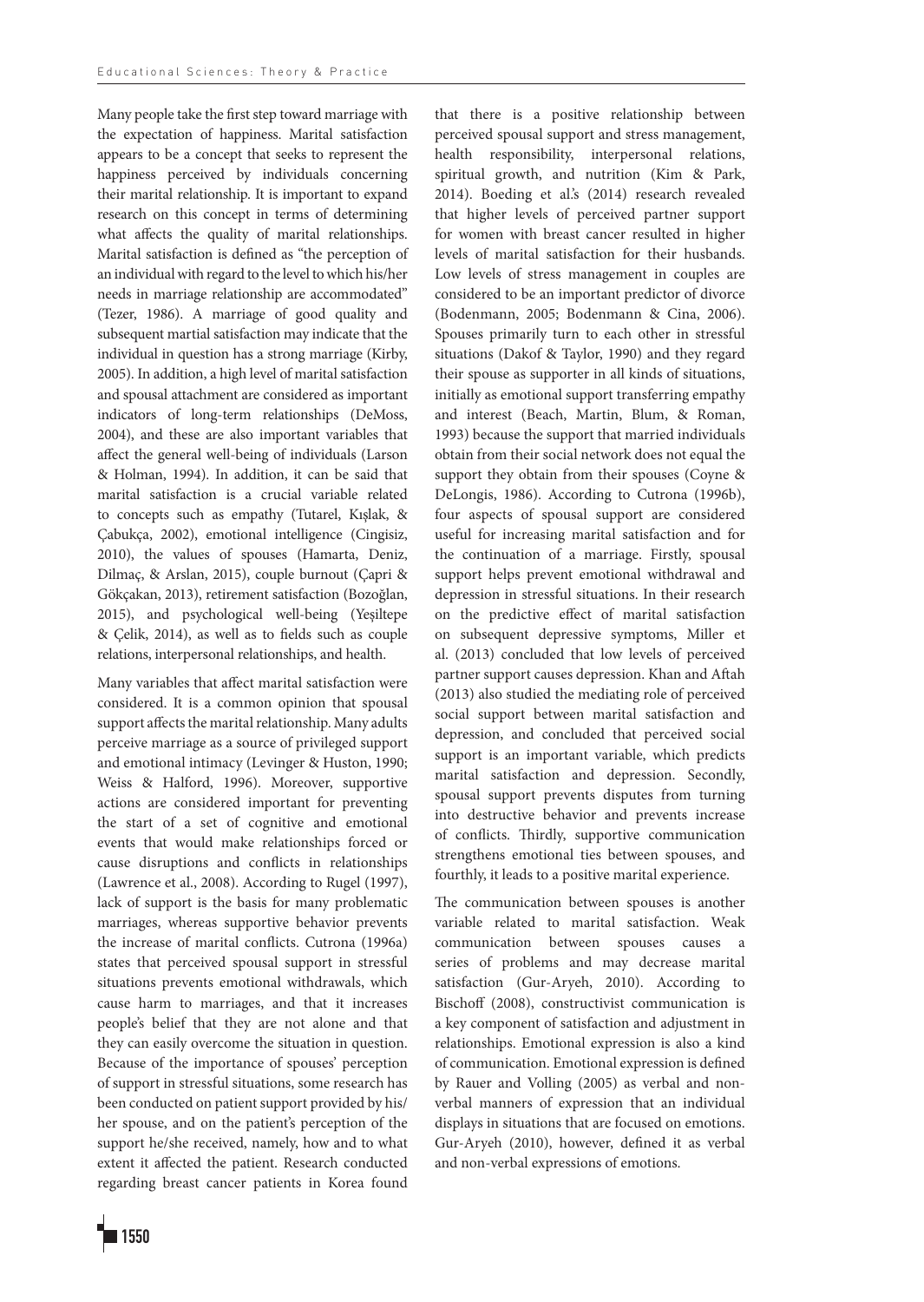According to Miller, Caughling, and Huston (2003), spouses that express their emotions to each other may affect their behavior toward each other. When a wife thanks and shows her appreciation to her husband for something he did in relation to their marriage, it will consolidate the behavior that is displayed and will cause her husband to display more positive behavior in the future, thereby increases their marital satisfaction. This will likewise positively develop her spouse's thoughts and perceptions regarding their marriage, and the value that the spouses attribute to each other and the extent to which they share their feelings with each other will increase (Gur-Aryeh, 2010).

Previous studies on marital satisfaction and emotional expression generally indicate a close relationship between emotional expression and marital satisfaction (Geist & Gilbert, 1996; Shapiro, Gottman, & Carrere, 2000). However, some studies indicate the exact opposite (Johnson et al., 2005; Lavee & Ben-Ari, 2004*).* This can be explained by the fact that marital satisfaction can change, depending on whether emotions are positive or negative (Gur-Aryeh, 2010) and on how the culture of the society in question affects tendencies for emotional expression (Ingoldsby, Horlacher, Schvaneveldt, & Matthews, 2005).

Planalp (2003) considers emotional expression to be the dark area of close relationships, and states that more studies need to be conducted on this subject. Similarly, Ingoldsby et al. (2005) state that many studies have been conducted on emotions in western culture and that it is necessary to conduct research on different marriage models in diverse cultures from different, developing countries. Within this context, this study is a very important contribution to current research, since it examines emotional expression and marital satisfaction based on a sample selected from

Turkish families, which represent a non-western culture. However, studies on the role of support in close relationships are limited in Turkey. Moreover, psychological counselors that work with couples are expected to provide important knowledge regarding their understanding of the relationship between spousal support, emotional expression, and marital satisfaction. Based on the literature, this study aims to examine the relationship between marital satisfaction and partner support and between expression of the emotions and predictive ability. Accordingly, the main research questions are as follows: Is there a significant relationship between marital satisfaction, partner support, and expression of emotions? Can partner support and expression of emotions predict marital satisfaction? Additionally, previous studies have indicated that it is still not certain whether gender difference plays a role in marital satisfaction. While the studies conducted by Canel (2007), Hatipoğlu (1993), and Çağ and Yıldırım (2013) indicate that differences in marital satisfaction depend on gender factors, the studies conducted by Çelik and Tümkaya (2012), Yeşiltepe and Çelik (2014), Hamamcı (2005), and Fışıloğlu (1992) found no significant differences between marital satisfaction and gender factors. Because of this uncertainty, our study examines the relationship between partner support, expression of emotions, and predictive ability through couples as well as through men and women separately.

#### **Methodology**

#### **Participants**

Participants consisted of volunteer married couples residing in one of the biggest cities in central Anatolia, who were selected by means of the convenience

| Table 1<br>Demographic Variables with Regard to Married Couples in the Study Group |                      |     |                    |                   |     |
|------------------------------------------------------------------------------------|----------------------|-----|--------------------|-------------------|-----|
| Variable                                                                           |                      | N   | Variable           |                   | N   |
| Gender                                                                             | Female               | 195 | Length of marriage | Less than a year  | 13  |
|                                                                                    | Male                 | 195 |                    | $1 - 5$           | 72  |
| Age                                                                                | 20-71 (Average 37.7) |     |                    | $6 - 10$          | 102 |
|                                                                                    | Primary School       | 70  |                    | $11 - 15$         | 59  |
|                                                                                    | Secondary School     | 19  |                    | $16 - 20$         | 55  |
| <b>Education Level</b>                                                             | High School          | 58  |                    | 21 and over       | 89  |
|                                                                                    | Undergraduate        | 174 | The way            | Dating            | 196 |
|                                                                                    | Graduate             | 69  | Marriage Started   | Arranged marriage | 185 |
|                                                                                    | $500 - 1000$         | 47  |                    | Other             | 9   |
|                                                                                    | 1001-2000            | 78  | Number of Children | No                | 39  |
| Family's Monthly Income Level                                                      | 2001-3000            | 102 |                    | 1                 | 102 |
|                                                                                    | 3001-4000            | 59  |                    | 2                 | 134 |
|                                                                                    | 4001 and over        | 104 |                    | 3                 | 83  |
|                                                                                    |                      |     |                    | 4 and over        | 32  |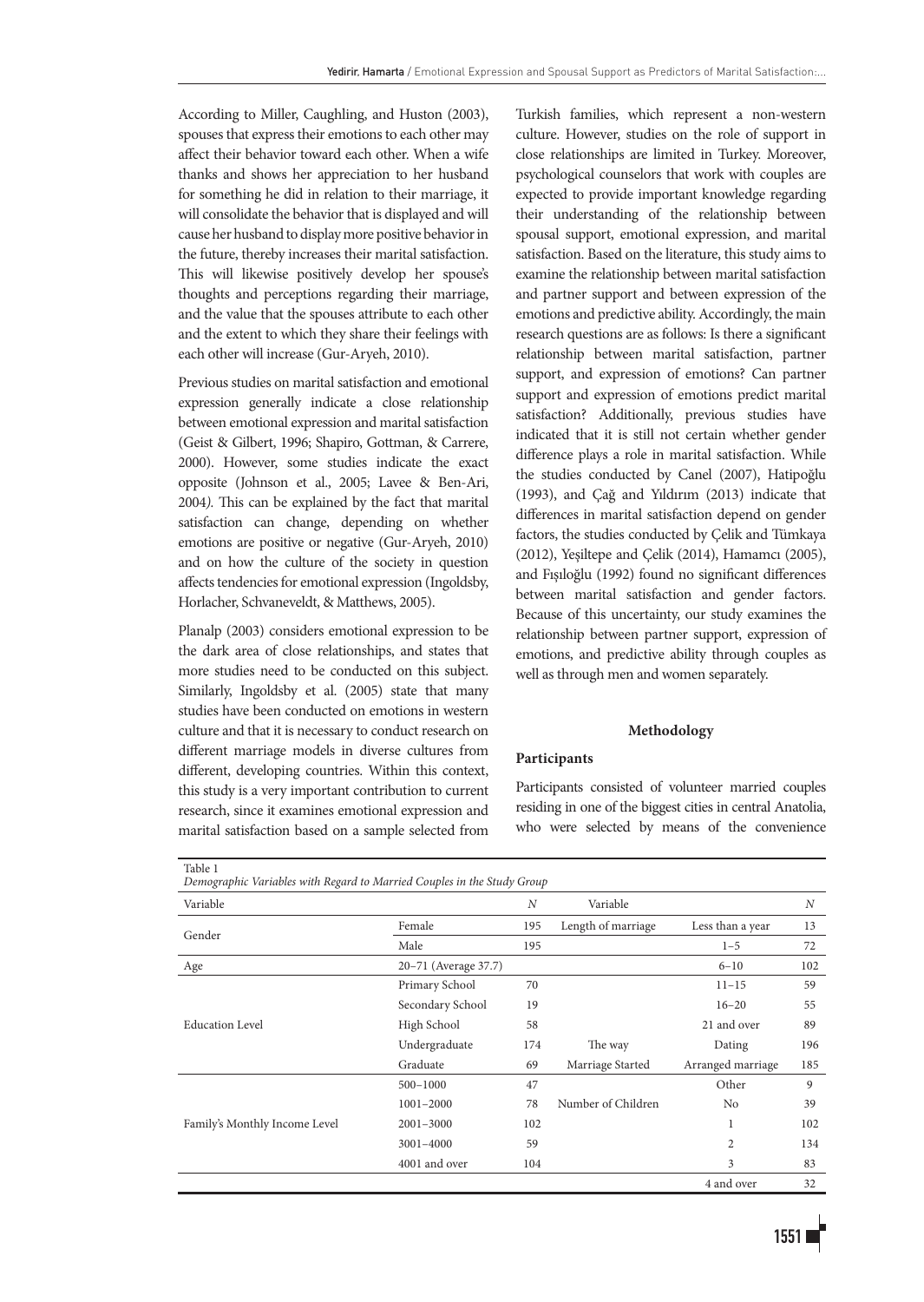sampling method between the years of 2012–2013. Since previous studies have already mentioned difficulties with regard to data collection from married couples (Azizoğlu-Binici & Hovardaoğlu, 1996; Bradbury & Karney, 2004; Honeycutt & Brown, 1998), the instrument packets used in this study were distributed among 350 married couples, and many individuals in the study group were contacted via acquaintances. Two hundred and twenty couples completed the scales and returned them. The demographic characteristics of the study group are presented in Table 1.

#### **Instruments**

**Personal Information Form:** This form consists of questions regarding gender, age, education level, monthly income level of the family, length of marriage, type of marriage, and number of children.

**Marriage Life Scale (MLS-EYÖ):** The scale was developed by Tezer (1996) to measure the general satisfaction level of spouses regarding their marital relationship. The scale is composed of 10 items. The participants assessed to what extent each item defined them, by using a 5 point Likert scale  $(1 = I$  absolutely do not agree,  $5 = I$  absolutely agree). The highest point on the scale is 50, and the lowest point is 10.

The scale was administrated to divorced and married individuals to determine its validity. Significant differences were determined between the means of the groups ( $t = 6.23$ ,  $p < .01$ ). This finding was presented as evidence of the scale's validity according to external criteria. In addition, comparisons were made between the scores obtained from the Personal Behavior Survey, which was developed to measure social appreciation and to understand whether or not individuals were affected by social appreciation tendencies. The results showed that the Marriage Life Scale was affected by social appreciation tendencies to a very small extent  $(r = .21)$ . This finding was presented as indirect evidence of the scale's reliability. The reliability coefficient determined by means of the test-retest method was .85, while the Cronbach internal consistency coefficient was .88 for the male group and .91 for the female group. These findings show that the scale is reliable (Tezer, 1996). The Cronbach Alfa internal consistency coefficient in this study was determined as .88.

**Spousal Support Scale (SSS-EDÖ):** The SSS was developed by Yıldırım (2004) to determine perceived spousal support. The SSS is a scale composed of a total of 27 three-point Likert items. The highest score on this scale is 81, and the lowest

obtaining low points indicates a low level of spousal support. The SSS was validated for a total number of 248 married individuals, 131 of whom were female and 117 of whom were male. The spouses' ages varied between 29 and 58. The structural validity of the SSS was examined in terms of its basic components. The results of the analyses revealed four factors of the SSS: emotional

support, instrumental and information support, appraisal support, and social companionship support. In addition, a significant relationship was determined between the Beck Depression Scale (BDS) (Turkish Form) and the SSS  $(r = -.27)$ . The SSS' reliability was calculated in two ways: firstly, the Cronbach Alfa coefficient was determined ( $\alpha = .95$ ); and secondly, test-retest reliability coefficient was calculated (*r* = .89) (Yıldırım, 2004). The scale's reliability was taken into consideration within the scope of this study, and the Cronbach Alfa coefficient was determined as .86.

score is 27. Obtaining high points on this scale indicates a high level of spousal support, while

**Emotional Expression Scale:** This scale was developed by King and Immersive (1990), and was adapted to Turkish by Kuzucu (2006). Its development was based on its administration to university students in order to measure the extent to which emotions are expressed verbally and nonverbally. The Turkish form includes 15 items. The items on the scale assess to what extent "negative" and "positive" emotions and "intimacy" emotions are expressed. It is a 7 point Likert type scale, and is marked according to the expressions "I absolutely agree - I absolutely do not agree." The scale provides information regarding the expression of emotions both in relation to interpersonal relationships and regardless of them. The lowest correlation between the items on the scale was determined as .06, while the highest correlation was determined as .59. The mean score on the scale is 4.6, while the standard deviation is .76. The EES's internal consistency, which was measured with the Cronbach Alfa, is .78.

### **Procedure**

The scales were distributed to spouses in separate envelopes, so that they would fill them in more realistically. The participants' responses to the data collection tools were reviewed before the data analysis, and as a result of this examination, the responses of 195 couples were analyzed. Responses were excluded if one or both of the spouses did not fill in the scales, if many of the items on the scales were left blank, or if some individuals answered the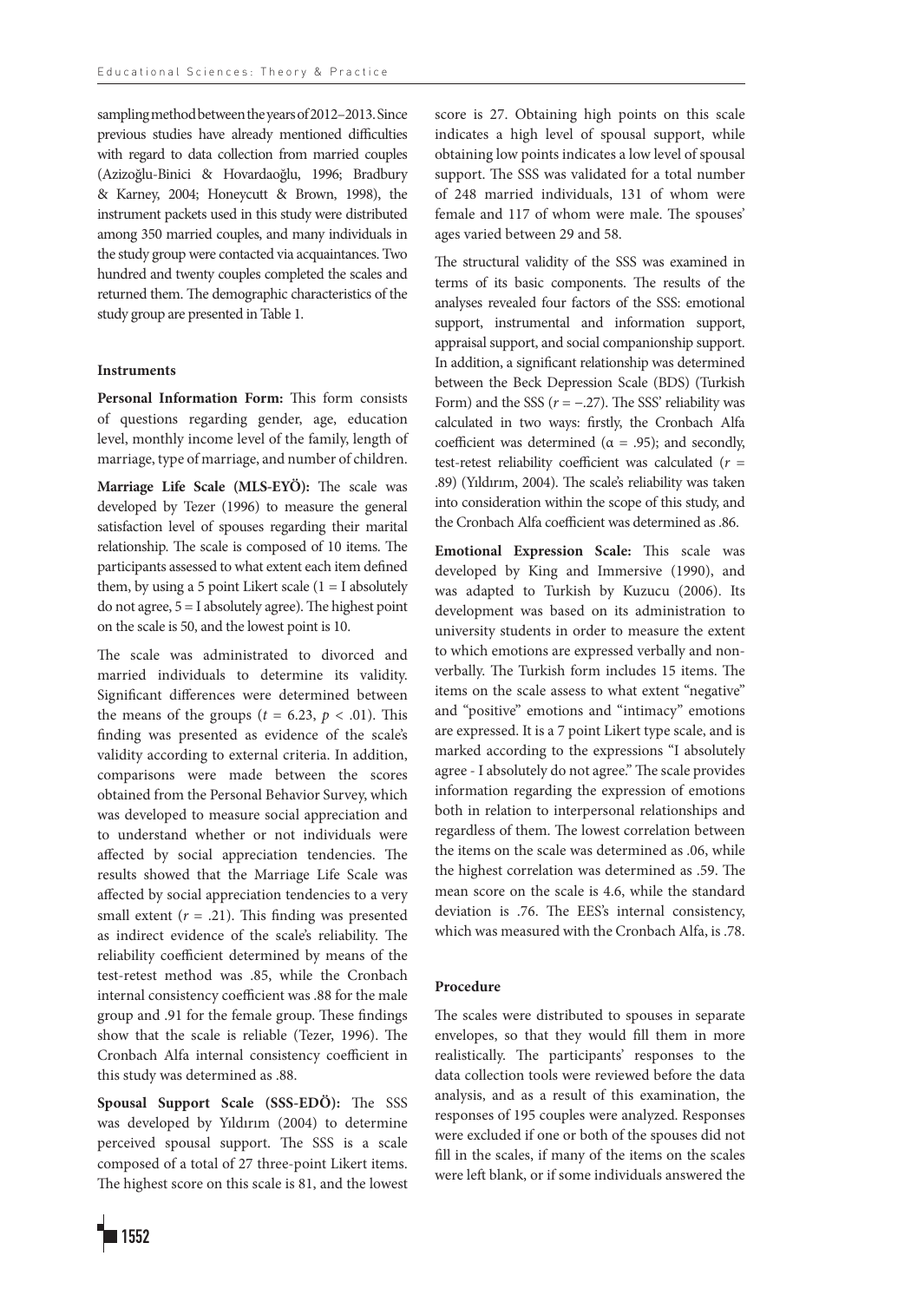control items incorrectly, which indicated that he or she did not fill in the scales properly.

#### **Data Analysis**

The data obtained at the end of the study were entered into computers and analyzed using the SPSS 15 package program. The Pearson correlation coefficient and multiple regression analyses were used for data analysis. Q–Q plot charts were examined for regression analysis in order to determine whether or not a normal distribution occurred, and it was observed that the data did not display a serious deviation from the norm.

#### **Results**

The results of the correlation and regression analyses of emotional expression and spousal support, which were discussed as predictors of marital satisfaction of married couples, are presented in tables 3 and 4. Table 2 shows the means and standard deviations of the scales separately for men and women, and for their combined total.

#### **Means and Standard Deviation of the Scales**

The scores obtained from all sub-scales of the Marriage Life Scale indicate a positive situation. The higher scores obtained from the sub-scales of the Emotional Expression Scale represent the higher level of Expression of Positive Emotions, Expression Intimacy, and Expression of Negative Emotions**.**

## **Correlation Results with Regard to Marital Satisfaction of Men, Women, and Married Couple**

The result for the male group showed that there was a significantly positive relation between marital satisfaction and the sub-dimensions of the marital support scale, such as emotional support, instrumental and information support, appraisal support, and social companionship support ( $p < .01$ ). While the emotional expression scale demonstrated a significantly positive close relationship with expression of intimacy at a high level (*p* < .05), no significant relationship was determined between marital satisfaction and the sub-dimensions of the expression of positive and negative emotions (*p* > .05).

Table 2

| Means. Standard Deviations of the Marriage Life Scale, Spousal Support Scale and the Emotional Expression Scale Sub-scales |       |       |       |     |                  |       |                  |                  |      |  |
|----------------------------------------------------------------------------------------------------------------------------|-------|-------|-------|-----|------------------|-------|------------------|------------------|------|--|
|                                                                                                                            | Women |       |       | Men |                  |       | Couple           |                  |      |  |
|                                                                                                                            | N     | M     | Sd    | N   | $\boldsymbol{M}$ | Sd    | $\boldsymbol{N}$ | $\boldsymbol{M}$ | Sd   |  |
| Marital Satisfaction                                                                                                       | 195   | 39.74 | 6.94  | 195 | 41.56            | 6.92  | 390              | 40.65            | 6.98 |  |
| <b>Emotional Support</b>                                                                                                   |       | 21.63 | 3.13  |     | 22.30            | 2.81  |                  | 21.98            | 2.99 |  |
| Instrumental and Information<br>Support                                                                                    |       | 15.79 | 1.90  |     | 16.54            | 1.26  |                  | 16.16            | 1.65 |  |
| Appraisal Support                                                                                                          |       | 18.97 | 2.78  |     | 19.58            | 2.59  |                  | 19.28            | 2.70 |  |
| Social Companionship<br>Support                                                                                            |       | 7.34  | 1.49  |     | 19.58            | 2.59  |                  | 7.40             | 1.38 |  |
| Expression of Positive Emo-<br>tions                                                                                       |       | 23.99 | 4.48  |     | 22.48            | 4.44  |                  | 23.24            | 4.52 |  |
| <b>Expression Intimacy</b>                                                                                                 |       | 29.11 | 5.419 |     | 27.75            | 5.268 |                  | 28.43            | 5.38 |  |
| <b>Expression of Negative</b><br>Emotions                                                                                  |       | 17.81 | 3.69  |     | 18.76            | 3.21  |                  | 18.28            | 3.48 |  |

Table 3

*The Results of Correlation between Marital Satisfaction and Spousal Support and Emotional Expression*

|                                        | Marital Satisfaction |          |     |         |        |          |  |  |  |  |
|----------------------------------------|----------------------|----------|-----|---------|--------|----------|--|--|--|--|
| Independent Variables                  |                      | Men      |     | Women   | Couple |          |  |  |  |  |
|                                        | N                    | r        | N   | r       | N      |          |  |  |  |  |
| <b>Emotional Support</b>               |                      | $.494*$  |     | $.577*$ |        | $.544*$  |  |  |  |  |
| Instrumental and Information Support   |                      | $.194*$  |     | $.327*$ |        | $.289*$  |  |  |  |  |
| Appraisal Support                      |                      | $.460*$  |     | $.561*$ |        | $.519*$  |  |  |  |  |
| Social Companionship Support           | 195                  | $.386*$  | 195 | $.565*$ | 390    | $.482*$  |  |  |  |  |
| <b>Expression of Positive Emotions</b> |                      | .048     |     | .472    |        | .027     |  |  |  |  |
| <b>Expression Intimacy</b>             |                      | $.158**$ |     | .123    |        | $.121**$ |  |  |  |  |
| <b>Expression of Negative Emotions</b> |                      | .017     |     | .105    |        | .080     |  |  |  |  |
|                                        |                      |          |     |         |        |          |  |  |  |  |

\**p* < .01, \*\**p* < .05.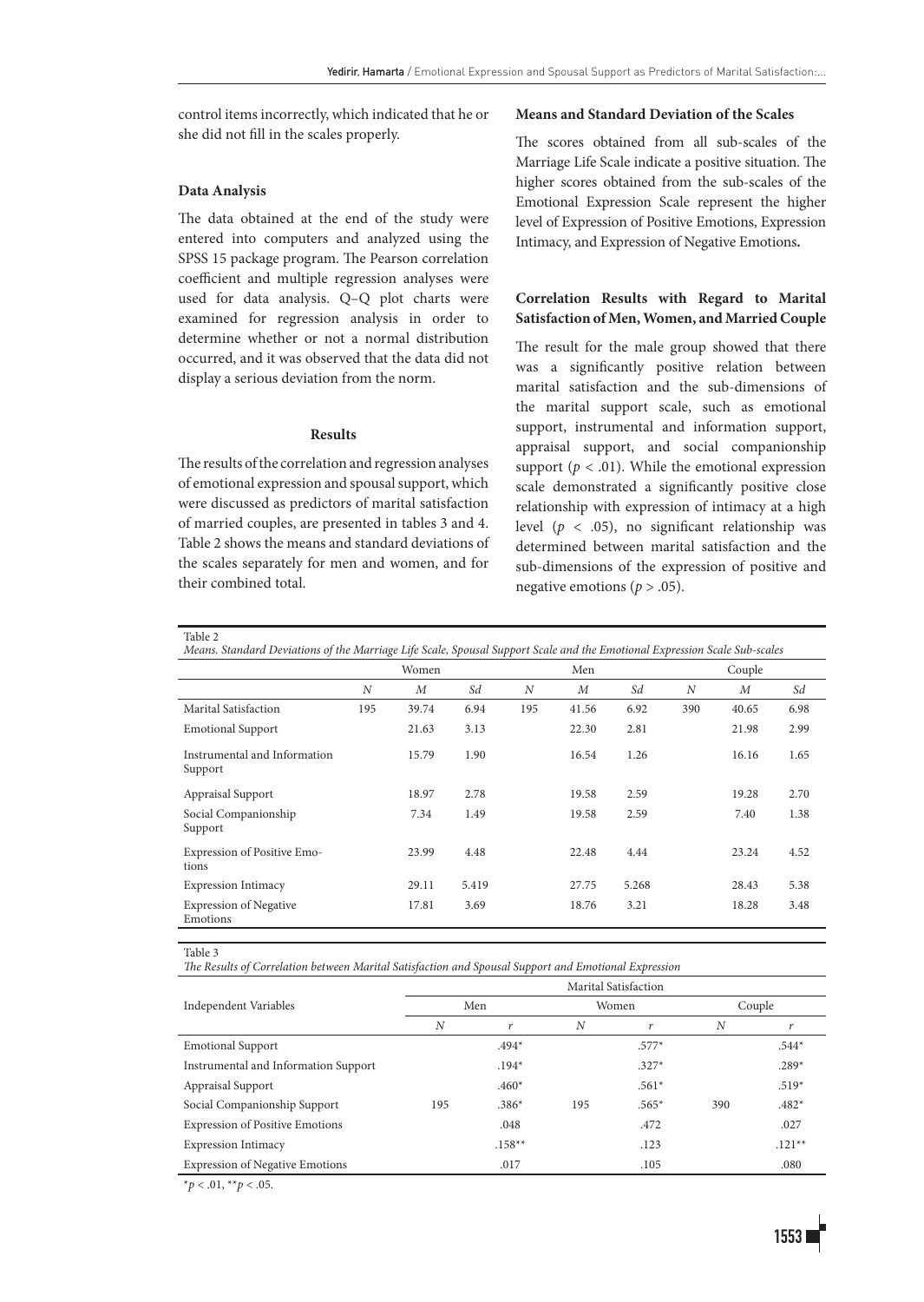The result of the female group determined that there was a significantly positive relation between marital satisfaction and the sub-dimensions of the spousal support scale, such as emotional support, instrumental and information support, appraisal support, and social companionship support  $(p < .01)$ . No significant relationship was determined between female marital satisfaction and emotional expression (*p* > .05).

The result of the couple group showed that there was a significantly positive relation between marital satisfaction and the sub-dimensions of the spousal support scale, such as emotional support, instrumental and information support, appraisal support, and social companionship support  $(p < .01)$ . While a significantly positive close relationship was determined between the emotional expression scale and expression of intimacy at a high level ( $p < .05$ ), no significant relationship was determined between marital satisfaction and the sub-dimensions of expression of positive and negative emotions (*p* > .05).

# **Regression Results with Regard to Marital Satisfactions of Men, Women, and Married Couples**

The results of the multiple regression analysis regarding their predictive ability for the marital satisfaction of married men, as shown in Table 4, demonstrated that emotional support, instrumental and information support, appraisal support, and social companionship support, as well as subdimensions of spousal support and of the emotional expression scale, such as expression of positive emotions, expression of intimacy, and expression of negative emotions, were treated as predictors of marital satisfaction. The result of multiple regression showed that all processed variables explain 28% of men's marital satisfaction ( $R = .529$ ,  $R^2 = .280$ ,  $F =$ 10.371,  $p < .001$ ). The results regarding the variables that explain men's marital satisfaction showed that emotional support ( $β = .333, p < .01$ ) and expression of intimacy (β = .149, *p* < .05) were the most important predictors of men's marital satisfaction.

The results of the multiple regression analysis regarding their predictive ability for the marital satisfaction of married women, as shown in Table 4, demonstrated that emotional support, instrumental and information support, appraisal support and social companionship support, as well as sub-dimensions of spousal support and of the emotional expression scale, such as expression of positive emotions, expression intimacy and expression of negative emotions, were treated as predictors of marital satisfaction. The result of the multiple regression showed that all processed variables explain 41% of women's marital satisfaction  $(R = .642, R^2 = .413, F = 18.777, p < .001)$ . The results regarding the variables that explain women's marital satisfaction showed that emotional support ( $\beta = 237$ , *p* < .01), appraisal support (β = 271, *p* < .01) and social companionship support (β = 195,  $p < .05$ ), along with other sub-dimensions of marital support, were the most important predictors of women's marital satisfaction.

The results of the multiple regression analysis regarding the predictive ability for the marital satisfaction of married couples, as shown in Table 4, demonstrated that emotional support, instrumental and information support, appraisal support and social companionship support, as well as sub-dimensions of spousal support and of the emotional expression scale,

Table 4

*Regression Analysis Results with the Regard to the Predictive Power of Spouse Support and Emotional Expression to Marital Satisfactions of Men, Women, and Married Couples* 

|                                              | Marital Satisfaction |                  |          |                |                  |                  |       |                              |      |                 |                     |       |                  |         |                  |
|----------------------------------------------|----------------------|------------------|----------|----------------|------------------|------------------|-------|------------------------------|------|-----------------|---------------------|-------|------------------|---------|------------------|
|                                              |                      |                  | Men      |                | Women            |                  |       |                              |      | Couple          |                     |       |                  |         |                  |
| Independent<br>Variables                     | $\overline{R}$       | $R^2$            | $\cal F$ | B              | $\boldsymbol{t}$ | $\boldsymbol{R}$ | $R^2$ | $\boldsymbol{F}$             | B    | t               | $\boldsymbol{R}$    | $R^2$ | $\boldsymbol{F}$ | B       | $\boldsymbol{t}$ |
| Emotional<br>Support                         |                      |                  |          | .333           | $3.213**$        |                  |       |                              | .237 | $2.475**$       |                     |       |                  | $.293*$ | $4.257*$         |
| Instrumental<br>and Informa-<br>tion Support |                      |                  |          | $-.023 - .319$ |                  |                  |       | .027                         | .410 |                 |                     |       | .019             | 3.93    |                  |
| Appraisal<br>Support                         |                      |                  |          | .190           | 1.783            |                  |       |                              | .271 | $3.518**$       |                     |       |                  | $.237*$ | $3.833*$         |
| Social Com-<br>panionship<br>Support         |                      | .529 .280 10.371 |          | .030           | .301             |                  |       | $.642**$ $.413**$ $18.777**$ |      | $.195$ $2.134*$ | .588* .346* 28.854* |       | .096             | 1.490   |                  |
| Expression<br>of Positive<br>Emotions        |                      |                  |          |                | $-.058 - .822$   |                  |       |                              |      | $-.038 - .609$  |                     |       |                  |         | $-.067 -1.458$   |
| Expression of<br>Intimacy                    |                      |                  |          | .149           | $2.107*$         |                  |       |                              | .022 | .343            |                     |       |                  | .082    | 1.740            |
| Expression<br>of Negative<br>Emotions        |                      |                  |          | .009           | .137             |                  |       |                              | .039 | .651            |                     |       |                  | .043    | .991             |

 $*_{p}$  < .05,  $*_{p}$  < .01.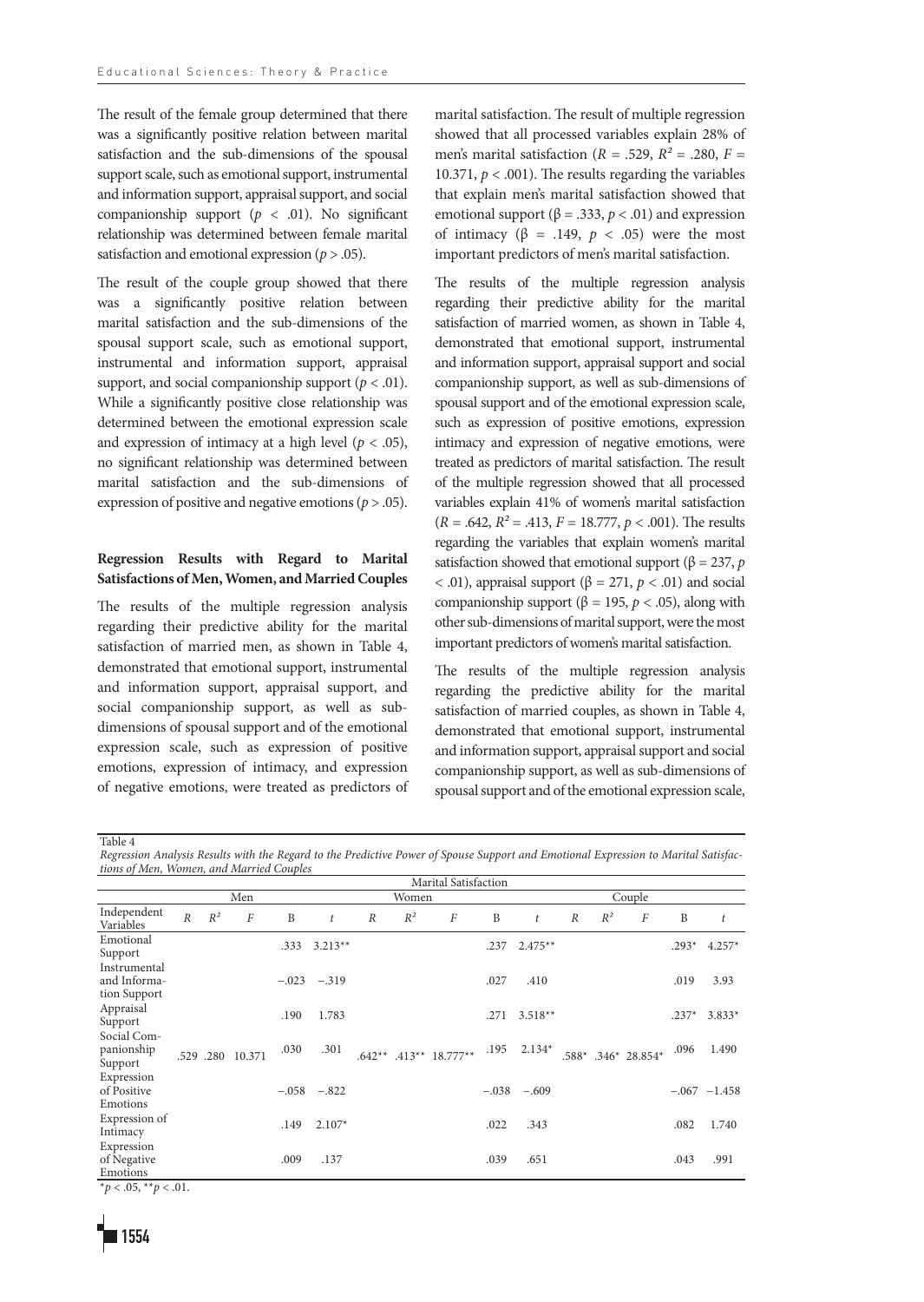such as expression of positive emotions, expression intimacy and expression of negative emotions, were treated as predictors of marital satisfaction. The result of multiple regression showed that all processed variables explain 35% of the married couples' marital satisfaction (*R* = .588, *R²* = .346, *F =* 28.854). The results regarding the variables that explain married couples' marital satisfaction showed that emotional support ( $\beta$  = 293,  $p < .01$ ) and appraisal support ( $\beta$  $= 237, p < .01$ ), along with other sub-dimensions of marital support, were the most important predictors of married couples' marital satisfaction.

# **Discussion**

This study was conducted to explain to what extent spousal support and emotional expression can predict marital satisfaction. The results of this study show a positive relationship between spousal support and marital satisfaction, and it was observed that spousal support could predict marital satisfaction. Contrary to the results regarding spousal support, it was concluded that none of the sub-dimensions of emotional expression, apart from men's expression of intimacy, correlated with marital satisfaction, and that it therefore cannot predict marital satisfaction.

This result shows that the support that spouses receive from each other plays an important role as variable for providing happiness in married couples' relationships. These results are supported by the literature (Acitelli & Antonucci, 1994; Dakof & Taylor, 1990; Julien & Markman, 1991). For married men and women, their spouses are the most important source of support (Dakof & Taylor, 1990), and a high level of support from their spouses is related to a high level of marital satisfaction, thus making it an important predictor of marital satisfaction (Acitelli & Antonucci, 1994; Julien & Markman, 1991). Additionally, it was found that the stress management of partners who perceived that they were given support in challenging situations played a positive role in health responsibility, personal development, and interpersonal relations (Kim & Park, 2014). In addition to this, the relationship between marital satisfaction and perceived support contributed to the prevention of depression (Khan & Aftab, 2013). This result reveals how important perceived support is for the individual's health. The results of this study show that spousal support is a predictor of marital satisfaction, and that there is a positive relationship between these two variables. Many studies suggest that individuals who are supported by their spouses have higher marital satisfaction than individuals who are not supported

by their spouses, which is also suggested by this study's above-mentioned result (Acitelli & Antonucci, 1994; Cramer, 2004; Çağ & Yıldırım, 2013; Cutrona & Suhr, 1994; Katz, Beach, & Anderson, 1996; Pasch & Bradbury, 1998; Wright & Aquilino, 1998).

When we aim to determine which sub-dimensions of spousal support can best predict marital satisfaction, the results showed that emotional support, appraisal support and social companionship support were the most effective sub-dimensions. Similarly, while Leggett, Pittman, Byczek, and Morse (2012) found a positive relationship between marital satisfaction and activities that are done together, such as visits to friends, which are indicators of social interest behavior, Holman and Jacquart (1988) found that spare time spent together by spouses was an important predictor of marital satisfaction. Moreover, marital satisfaction will be high and conflicting behavior will be low in marriages that involve emotional support (Mickelson, Claffey, & Williams, 2006).

No correlation was found between instrumental and information support, which is one of the subdimensions of spousal support, and the couples' marital satisfaction. In contrast to this research, some studies suggest that there is a correlation between instrumental and information support and marital satisfaction, while other studies suggest that there is no correlation. Erickson (1993) studied the effect of instrumental (financial) support and emotional support in working couples and unemployed couples as predictors of marital quality, and concluded that emotional support predicted marital satisfaction better than financial support, regardless of the employment status of the couples in question.

Contrary to expectations, the variable of emotional expression was not observed to affect marital satisfaction. This result seems to indicate that, contrary to American culture, emotional expression is not an important factor for marriage in Turkish culture. In addition, it can be understood that Turkish families prefer not to express their emotions in their marital relationship, which affects both personal qualities and social learning. The literature regarding emotional expression shows that many studies suggest a close relation between marital satisfaction and emotional expression (Carstensen, Gottman, & Levenson, 1995; Feeney, 2002; Geist & Gilbert, 1996; Halberstadt, Cassidy, Stifter, Parke, & Fox, 1995). However, this study's result is contrary to expectations. This may be attributed to the incomplete revelation of the relation between marital satisfaction and emotional expression (Bardabury, Fincham, & Beach 2000), the multi-factorial structure of emotional expression (Gross & John, 1998), and the indirect way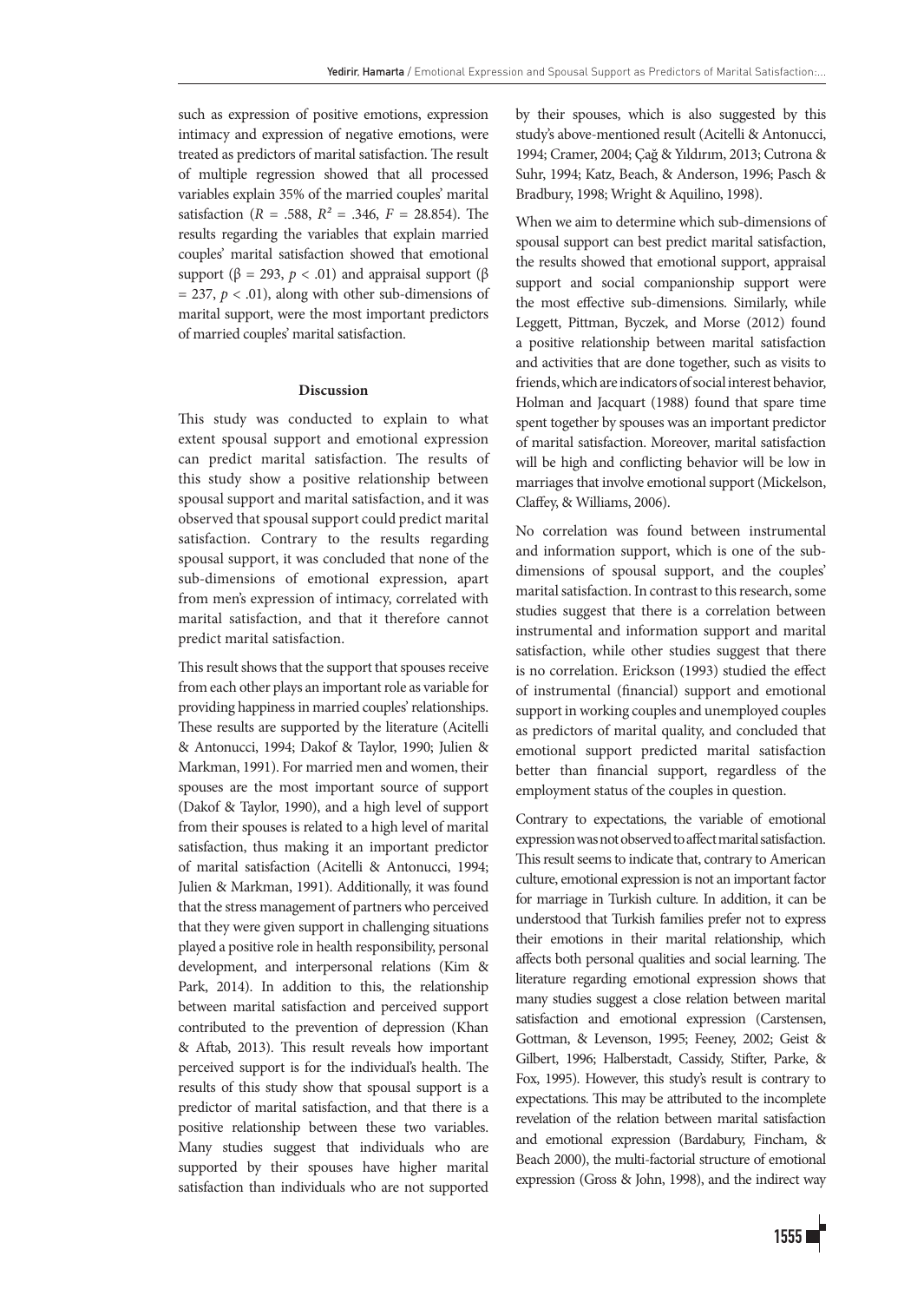in emotions affect marital satisfaction (Trierweiler, Eid, & Lischetzke, 2002). According to Gur-Aryeh (2010), one of the variables that influence emotional expression and marital satisfaction is personality type; especially extroverts, who actively interact with their social environment, are better at emotional expression. According to Kennedy-Moore and Watson, (2001), different purposes can determine the existence or lack of emotional expression. Such purposes may be intimacy, self-protection, or control. Nyklicek, Vingerhoets, and Denollet (2002) stated that people who are unable to express their emotions deliberately choose not to express their emotions to avoid conflicts with others or to please other people. This situation may give spouses the tendency to keep their emotions hidden within their marital relationship from time to time.

According to Lutz (1987), there are some intercultural differences regarding emotional expression. Studies carried out in different cultures were examined, since the correlation between emotional expression and marital satisfaction in Turkish culture has not yet been researched. Gross and John (1995) examined four different cultures, namely, Asian, African-American, Caucasian, and Spanish cultures, and their study's results showed that Asians were the least determined to express their feelings. Ingoldsby (1980) studied the relation between emotional expression and dyadic adjustment by means of a comparison between samples from America and Colombia, and his results showed a relation between emotional expression and dyadic adjustment in the American samples, but no correlations in the Colombian samples.

The results of these intercultural studies suggest that the difference between the results of this study, which was conducted in our country for the first time, and the general understanding in the literature results from cultural differences.

Moreover, Kağıtçıbaşı's (2000) suggestion that emotional expression and speaking about emotions are not supported in Turkish culture generally supports this study's results.

In conclusion, this study on married couples constitutes a step toward revealing the effects of spousal support among couples and of emotional expression on marital satisfaction. It is expected that the results obtained within the scope of the study will contribute to the new studies and to the researchers who will implement these studies. Especially because spousal support is shown to be an important variable that affects marital satisfaction, family and marriage consultants working in this field can base supportive tasks and homework on these results, such as discussing social interests and sharing housework intended for the other spouse. Since spousal appreciation is an important predictor of marital satisfaction, appreciation and positive feedback between spouses should be encouraged. In addition, support programs intended for spouses have proved to be effective.

Since no relation was determined between emotional expression and marital satisfaction, future studies can examine how to what extent the correlation between emotional expression and marital sub-dimension was affected by personal qualities, and ask whether or not instrumental variables played a role in the interaction between emotional expression and marital satisfaction. Since emotional expression was observed to have no effect on marital satisfaction in the Turkish sample, which was here studied for the first time, a comparative intercultural study should be conducted to reveal the effects of different cultures on the function of emotional expression in close relationships or in different samples.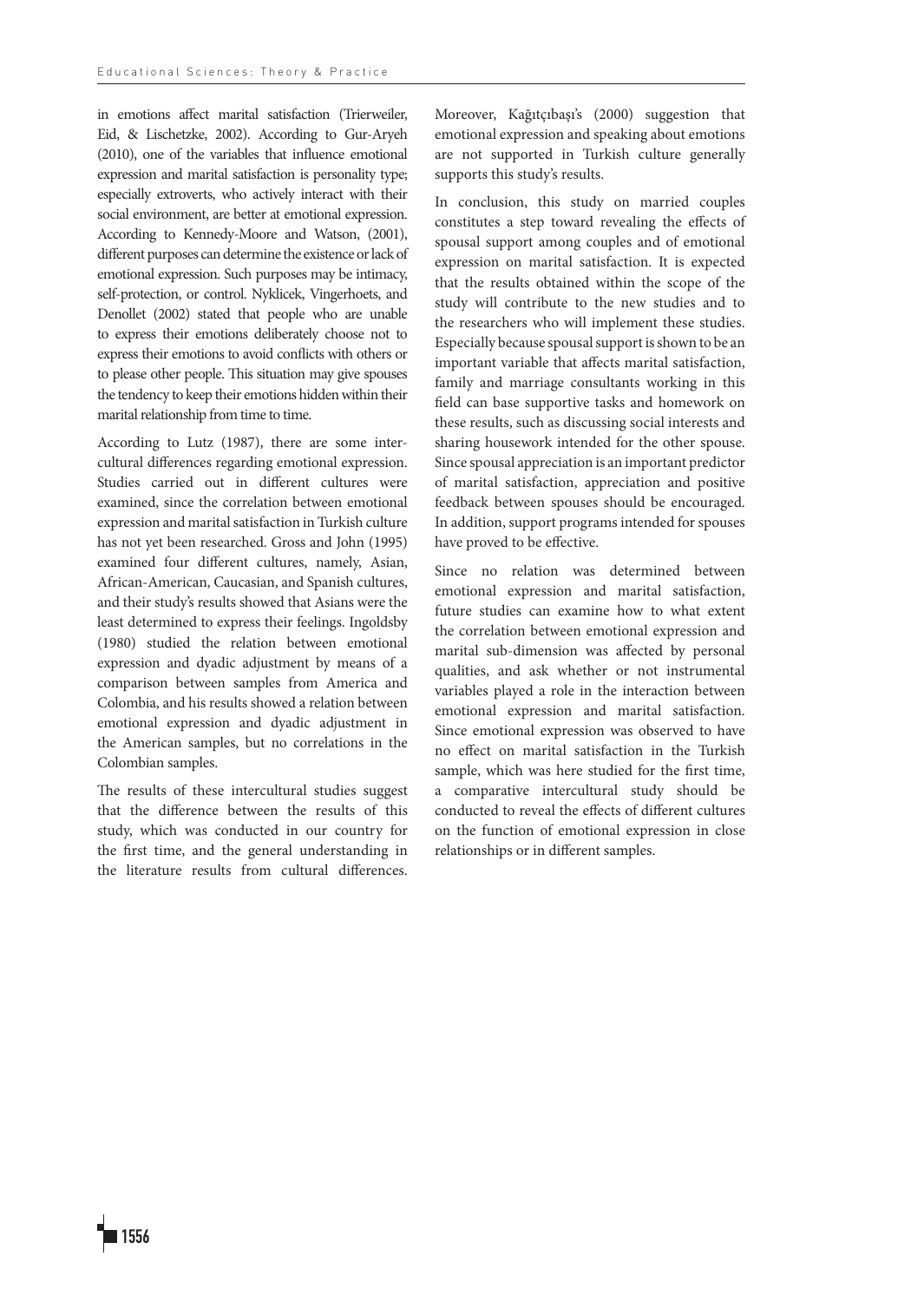#### **References**

Acitelli, L. K., & Antonucci, T. C. (1994). Gender differences in the link between marital support and satisfaction in older couples. *Journal of Personality and Social Psychology*, *67*, 688–698.

Azizoğlu–Binici, S., & Hovardaoğlu, S. (1996). Evlilik İçin Karşılıştırma Düzeyi Ölçeğinin (EKDÖ) geçerlik ve güvenirlik çalışması [For the Marriage of Comparison Level Scale (EKDÖ) the validity and reliability study]. *Türk Psikoloji Dergisi, 11*(38), 66–76.

Beach, S. R. H., Martin, J. K., Blum, T. C., & Roman, P. M. (1993). Effects of marital and co–worker relationships on negative affect: Testing the central role of marriage. *American Journal of Family Therapy*, *21*, 313–323.

Bischoff, R. J. (2008). Recent research on couple communication. *Journal of Couple and Relationship Therapy, 7*, 71–76.

Bodenmann, G. (2005). Dyadic coping and its significant for marital functioning. In T. Revenson, K. Kayser, & G. Bodenmann (Eds.), *Couples coping with stress: Emerging perspectives on dyadic coping* (pp. 33–50). Washington, DC: American Psychological Association.

Bodenmann, G., & Cina, A. (2006). Stress and coping among stable–satisfied, stable–distressed and separated/divorced Swiss couples: A 5–year prospective longitudinal study. *Journal of Divorce and Remarriage*, *44*, 71–89.

Boeding, S. E., Pukay–Martin, N. D., Baucom, D. H., Porter, L. S., Kirby, J. S., Gremore, T. M., & Keefe, F. J. (2014). Couples and breast cancer: Women's mood and partners' marital satisfaction predicting support perception. *Journal of Family Psychology*, *28*(5), 675–683.

Bozoğlan, B. (2015). Emeklilik dönemi doyumunun yordayıcısı olarak yaşam doyumu, evlilik doyumu ve sosyal destek. Çukurova Üniversitesi Sosyal Bilimler Enstitüsü Dergisi, *24*(1), 229–238.

Bradbury, T. N., & Karney, B. R. (2004). Understanding and altering the longitudinal course of marriage. *Journal of Marriage and Family, 66*, 862–879.

Bradbury, T. N., Fincham, F. D., & Beach, S. R. H. (2000). Research on the nature and determinants of marital satisfaction: A decade in review. *Journal of Marriage and the Family, 62*, 964–980.

Çağ, P., & Yıldırım, İ. (2013). Evlilik doyumunu yordayan ilişkisel ve kişisel değişkenler [Relational and personal variables of the predictors of marital satisfaction]. *Türk Psikolojik Danışma ve Rehberlik Dergisi, 4*(39), 13–23.

Canel, A. N. (2007). *Ailede problem çözme, evlilik doyumu ve örnek bir grup çalışmasının sınanması* (Doctoral dissertation, Marmara University, İstanbul, Turkey). Retrieved from https://tez.yok.gov.tr/UlusalTezMerkezi/

Çapri, B., & Gökçakan, Z. (2013). Eş tükenmişliğini yordayan değişkenler. *İlköğretim Online, 12*(2). Retrieved from http:// ilkogretim-online.org.tr/vol12say2/v12s2m19.pdf

Carstensen, L. L., Gottman, J. M., & Levenson, R. W. (1995). Emotional behavior in long–term marriage. *Psychology and Aging*, *10,* 140–149.

Çelik, M., & Tümkaya, S. (2012). Öğretim elemanlarının evlilik uyumu ve yaşam doyumlarının iş değişkenleri ile ilişkisi. *Ahi Evran Üniversitesi Kırşehir Eğitim Fakültesi Dergisi*, *13*(1), 223–238.

Cingisiz, N. (2010). *Ortaöğretim okullarında görev yapan öğretmenlerin duygusal zekâları ile evlilik doyumları arasındaki ilişki* (Master's thesis, Gaziantep University, Gaziantep, Turkey). Retrieved from https://tez.yok.gov.tr/UlusalTezMerkezi/

Coyne, J. C., & DeLongis, A. (1986). Going beyond social support: The role of social relationships in adaptation. *Journal of Consulting and Clinical Psychology*, *54*, 454–460.

Cramer, D. (2004). Emotional support, conflict, depression, and relationship satisfaction in a romantic partner. *The Journal of Psychology*: *Interdisciplinary and Applied, 138*(6), 532–542.

Cutrona, C. E. (1996a). *Social support in couples: Marriage as a resource ın times of stress*. Thousand Oaks, CA: Sage.

Cutrona, C. E. (1996b). Social support as a determinant of marital quality: The interplay of negative and supportive behaviors. In G. R. Pierce, B. R. Sarason, & I. G. Sarason (Eds.), *Handbook of social support and the family* (pp. 173– 194). New York, NY: Plenum Press.

Cutrona, C. E., & Suhr, J. A. (1994). Social support communication in the context of marriage. In B. R. Burleson, T. L. Albrecht, & I. G. Sarason (Eds.), *Communication of social support: Messages, interactions, relationships, and community* (pp. 113–135). Thousand Oaks, CA: Sage.

Dakof, G. A., & Taylor, S. E. (1990). Victim's perceptions of social support: What is helpful from whom? *Journal of Personality and Social Psychology*, *58*, 80–89.

DeMoss, Y. (2004). *Brief interventions and resiliency in couples* (Doctoral dissertation, Northcentral University, Prescott, Arizona). Available from ProQuest Dissertations and Thesis database.

Erickson, R. J. (1993). Reconceptualizing family work: The effect of emotion work on perceptions of marital quality. *Journal of Marriage and the Family, 55*, 888–901.

Feeney, J. A. (2002). Attachment, marital interaction, and relationship satisfaction: A diary study. *Personal Relationships*, *9*, 39–55.

Fısıloglu, H. (1992). Lisansüstü öğrencilerin evlilik uyumu. *Psikoloji Dergisi*, *7*,16–23.

Geist, R. L., & Gilbert, D. G. (1996). Correlates of expressed and felt emotion during marital conflict: Satisfaction, personality, process, and outcome. *Personality and Individual Differences*, *21*, 49–60.

Gross, J. J., & John, O. P. (1995). Facets of emotional expression: Three self–report factors and their correlates. *Personality and Individual Differences*, *19*, 555–568.

Gross. J. J., & John, O. P. (1998). Mapping the domain of expression: Multimethod evidence for a hierarchical model. *Journal of Personality and Social Psychology*, *74*, 170–191.

Gur–Aryeh, S.M. (2010). *Emotional expression, gender, and match in personality as predictors of marital satisfaction* (Doctoral dissertation, New York, Forham University). Available from ProQuest Dissertations and Thesis database.

Halberstadt, A. G., Cassidy, J., Stifter, C. A., Parke, R. D., & Fox, N. A. (1995). Self–expressiveness within the family context: Psychometric support for a new measure. *Psychological Assessment*, *7,* 93–103.

Hamamcı, Z. (2005). Dysfunctional relationship beliefs in marital satisfaction and adjustment. *Social Behavior and Personality*, *33*(4), 313–328.

Hamarta, E., Deniz, M., Dilmaç, B., & Arslan, C. (2015). Evlilik içi ilişki ile evlilikteki yaşam doyumunun evli çiftlerin değerleri açısından incelenmesi. *International Journal of Human Sciences*, *12*(1). Retrieved from http:// www.j-humansciences.com/ojs/index.php/IJHS/article/ download/3107/1404

Hatipoglu, Z. (1993). *The Role of certain demographic variables and marital conflict in marital satisfaction of husbands and wives* (Master's thesis, Middle East Technical University, Ankara, Turkey). Retrieved from https://tez.yok. gov.tr/UlusalTezMerkezi/

Holman, T. B., & Jacquart, M. (1988). Leisure activity patterns and marital satisfaction: A further test. *Journal of Marriage and the Family*, *50*, 69–77.